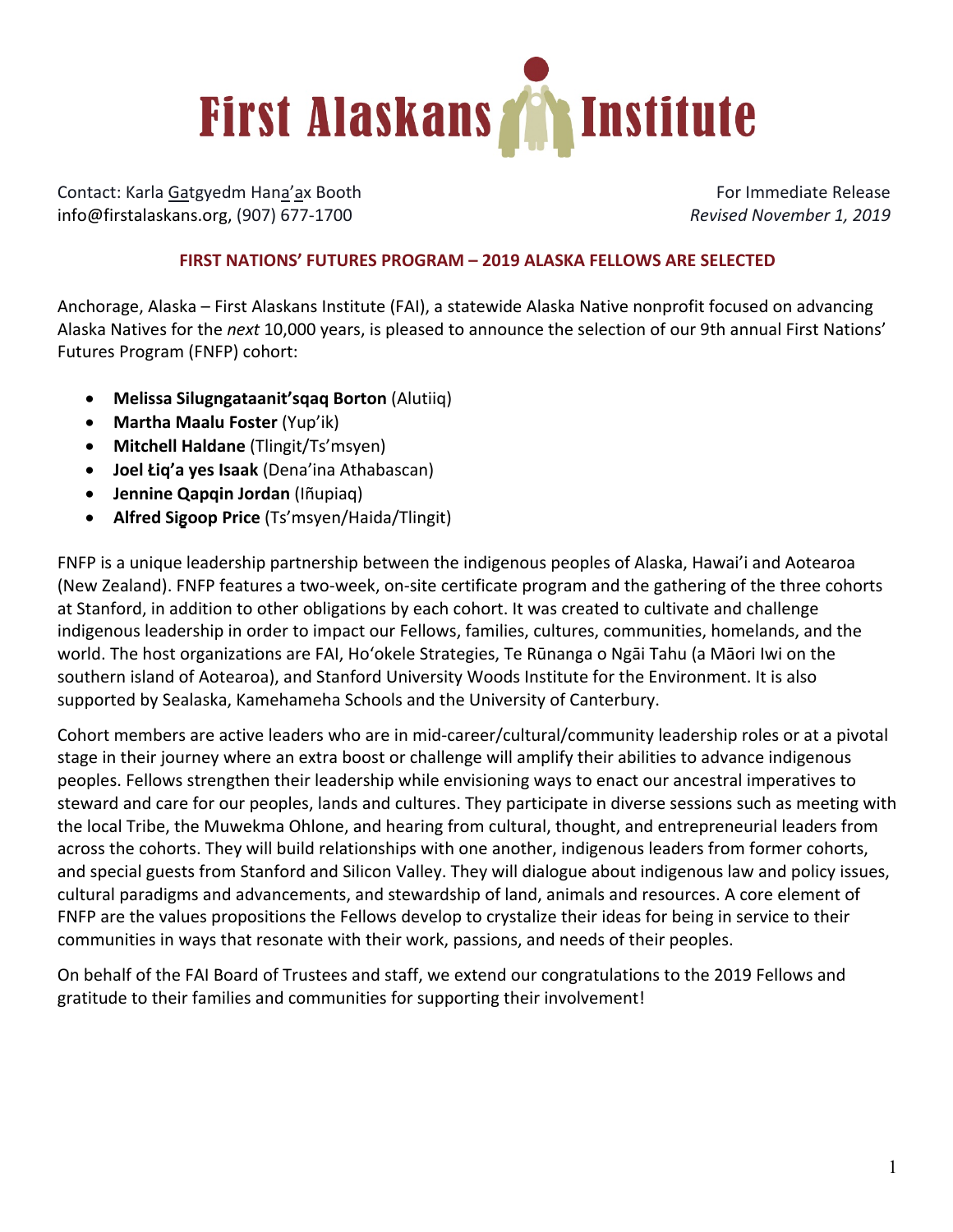**Melissa Silugngataanit'sqaq Borton** was born on Kodiak Island and has ties to Chignik Lagoon in the Bristol Bay Region. Her parents are Bertha Nielsen of Chignik and Laszlo Marton of Hungary. Her maternal grandparents are Harold Nielsen and Helen Pedersen. Silugngataanit'sqaq has spent the past 25 years working in the Koniag region helping her people. She started her career at the Kodiak Area Native Association (KANA) in the Social Services Department with programs for village Elders, youth, wellness, behavioral health, tribal operations and Village Public Safety Officers. After working at KANA, she became the Tribal Administrator for the Native Village of Afognak for over 14 years. She especially enjoys working with their summer youth camp, and receives much inspiration from youth.



Courtesy photo from Melissa Silugngataanit'sqaq Borton

Silugngataanit'sqaq has been a Public School Board member, the Kodiak Villages representative on the Alaska Federation of Natives Board of Directors and recently held a seat on the Governor's Tribal Advisory Council under the Walker administration for the State of Alaska. In her free time, she enjoys fishing, hunting, kayaking and spending time with family and friends.



Photo by Laura Pleasant

**Martha Maalu Foster** grew up in Twin Hills. Her parents, Christopher Sharp, Sr. and Lucy Sharp, grew up in Quinhagak. Maalu is the third born of five. Her first language was Yup'ik and she started to learn to speak English at 3 years old. After graduating from Mt. Edgecumbe High School she took Yup'ik language classes at the University of Alaska Fairbanks. For 9 years she was a part-time Bilingual Aide for Southwest Regional Schools. She left that position for full-time work to support her growing family. In 2006, Maalu went back to work at the school as a Yup'ik Studies Program Teacher until 2016. At that time, she moved away from home to be closer to the hospital to support her significant other. She has since returned to Twin Hills and currently works as a bookkeeper. Maalu happily accepts the responsibility of doing work on behalf of her people and values the preservation of

language and Yup'ik ways of life. In her free time she enjoys engaging in activities relevant to the seasons such as egg hunting, berry picking, harvesting fish, and sharing her foods with others.

**Mitchell Haldane** was born and raised in Mountlake Terrace, WA. His parents are Patty and James Haldane. His grandparents are Alice and Stanley Haldane. As a child, he spent a majority of his summers in southeast Alaska with his dad and family. He earned a Bachelor of Science in Environmental Studies with a Biology focus from Central Washington University (CWU) where he also played football. Later he accepted a defensive graduate assistant coaching position at CWU and pursued a master's degree in environmental resource management. Mitchell interned in Sealaska's Natural Resource Department and with Sealaska Environmental Services (SES). Later he was hired by SES and most recently returned to Sealaska's Natural Resource Department in Juneau to serve as Sealaska's Carbon Offset Administrator. Mitchell enjoys hiking, being outdoors and coaching high school football for Juneau's unified varsity football team.



Photo courtesy of Sealaska